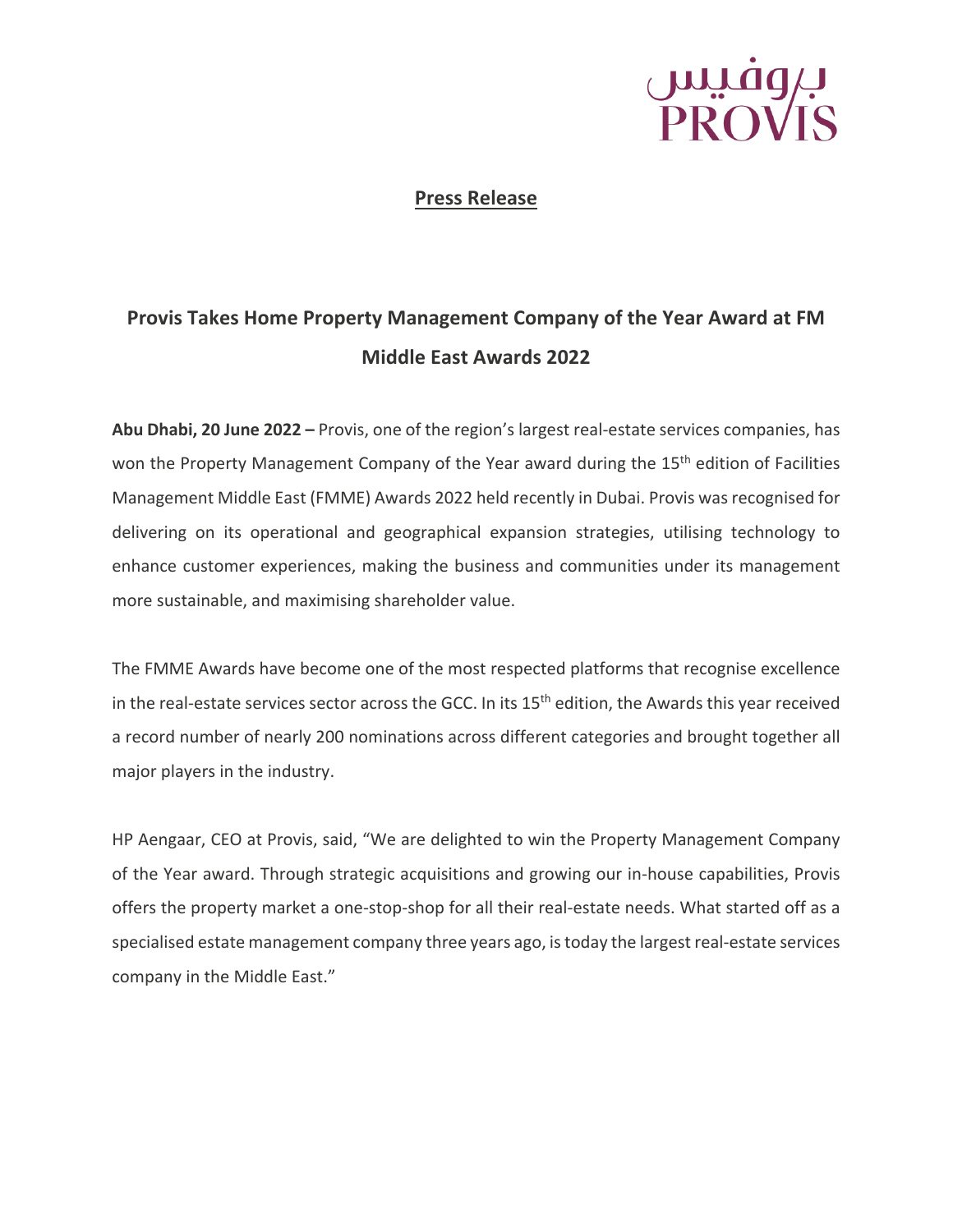# بروفیس<br>PROVIS

He added, "This recognition is a testament to the team's hard work and commitment to transforming the real-estate sector with innovation and unique customer experiences and journeys, and always finding ways to add value to our customers and wider stakeholders. "

In 2021, the revenues and profitability of Provis grew by 125% compared to 2020, which enabled Provis to deliver greater returns to its shareholders. The company was set up in 2019 as a professional estate management company by Aldar Properties to become a leading estate management player that offers distinctive, technology powered, innovative customer experiences and journeys. In January last year, Provis assumed the responsibility of managing Aldar Properties' retail operations and acquired Asteco Property Management, expanding its offering to include retail operations, valuation and advisory, and franchising and becoming the largest full-service real-estate services company in the Middle East.

Provis is also the Facilities Management managing agent in charge of procurement to pay off nearly 1 billion AED in FM contracts per year. The company also acquired Dubai-based Mace Macro Group's Owners Association business earlier this year, adding approximately 4,000 new units to its already growing Owners' Association (OA) portfolio.

Provis also continued to champion sustainability across its operations and the communities under its management. These included the adoption of a computer-aided Facilities Management (CAFM) platform called 'Provis Connect', integrating a cloud-based Building Management System, launching multiple waste reduction initiatives and installation of heat pumps for hot water systems to name a few. Provis has also engaged its communities with sustainable activities to enhance wider awareness and achieved energy and cost savings worth over AED 8.6 million across 12 managed communities in 2021 and reduced 17,000 tons of carbon emissions and conserved 39 million kWh of total energy from chilled water and energy optimisation initiatives.